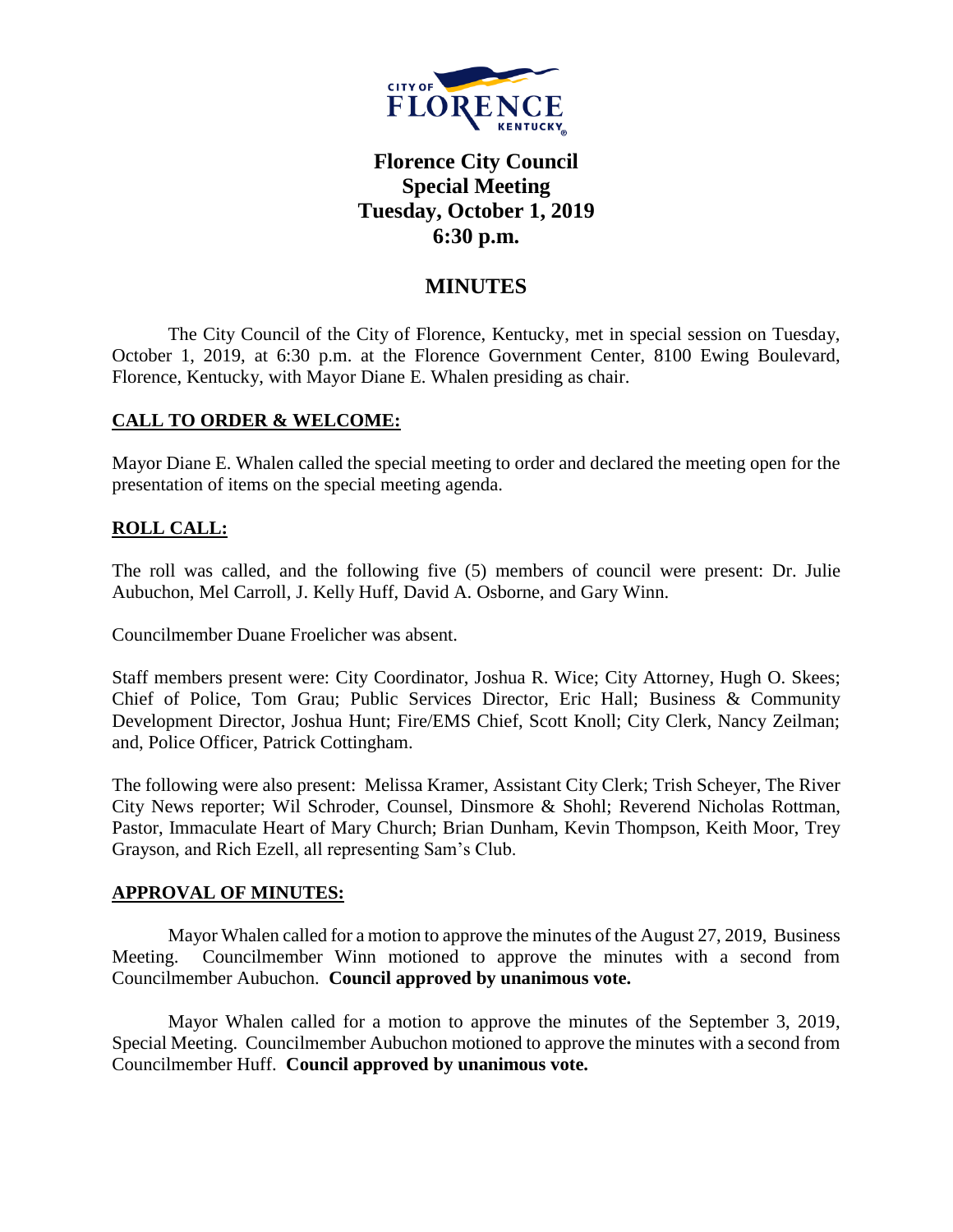Florence City Council (Special Meeting) Minutes: Tuesday, October 1, 2019 Page 2

# **PROCLAMATION:**

Mayor Whalen read a proclamation recognizing the month of October as Breast Cancer Awareness Month.

### **RESOLUTION R-2-19:**

A Resolution awarding a non-exclusive franchise for a term of fifteen (15) years for a cable system within the confines of the City of Florence, Kentucky, to Spectrum Mid-America, LLC, a subsidiary of Charter Communications, Inc.

Mayor Whalen called for a motion to approve Resolution R-2-19. Councilmember Osborne motioned to approve, with a second from Councilmember Aubuchon. Councilmember Huff stated that he would abstain from the vote because he is an employee of Charter Spectrum Communications. **Council approved 4-0, with an abstention by Councilman Huff.**

### **RESOLUTION R-3-19:**

A Resolution requesting the Boone County Library Board invest in a new or significantly enlarged and upgraded library in Florence commensurate with the most recently completed Hebron, Scheben. and Main Library branches, so as to provide equal services and facilities as are provided to other areas of the county.

Mayor Whalen called for a motion to approve Resolution R-3-19. Councilmember Winn motioned to approve, with a second from Councilmember Huff. **Council approved by unanimous vote.**

#### **RESOLUTION R-4-19:**

A Resolution of the City of Florence, Kentucky, authorizing the Kentucky Bond Development Corporation to issue approximately \$1,000,000 of bonds in one or more series, payable solely from revenues to be derived from a loan agreement with the Roman Catholic Diocese of Covington to finance the costs of the acquisition, construction, installation, and equipping of educational facilities for use by the Roman Catholic Diocese of Covington and its affiliated organizations.

Mayor Whalen introduced Wil Schroder, Counsel, Dinsmore & Shohl. Mr. Schroder then introduced Reverend Nick Rottman, pastor at the Immaculate Heart of Mary Church, Burlington, Kentucky. Reverend Rottman outlined the project scheduled at the Immaculate Heart of Mary Church and explained how the money would be used to install heating and air conditioning, flooring, and other maintenance projects in the school and the church.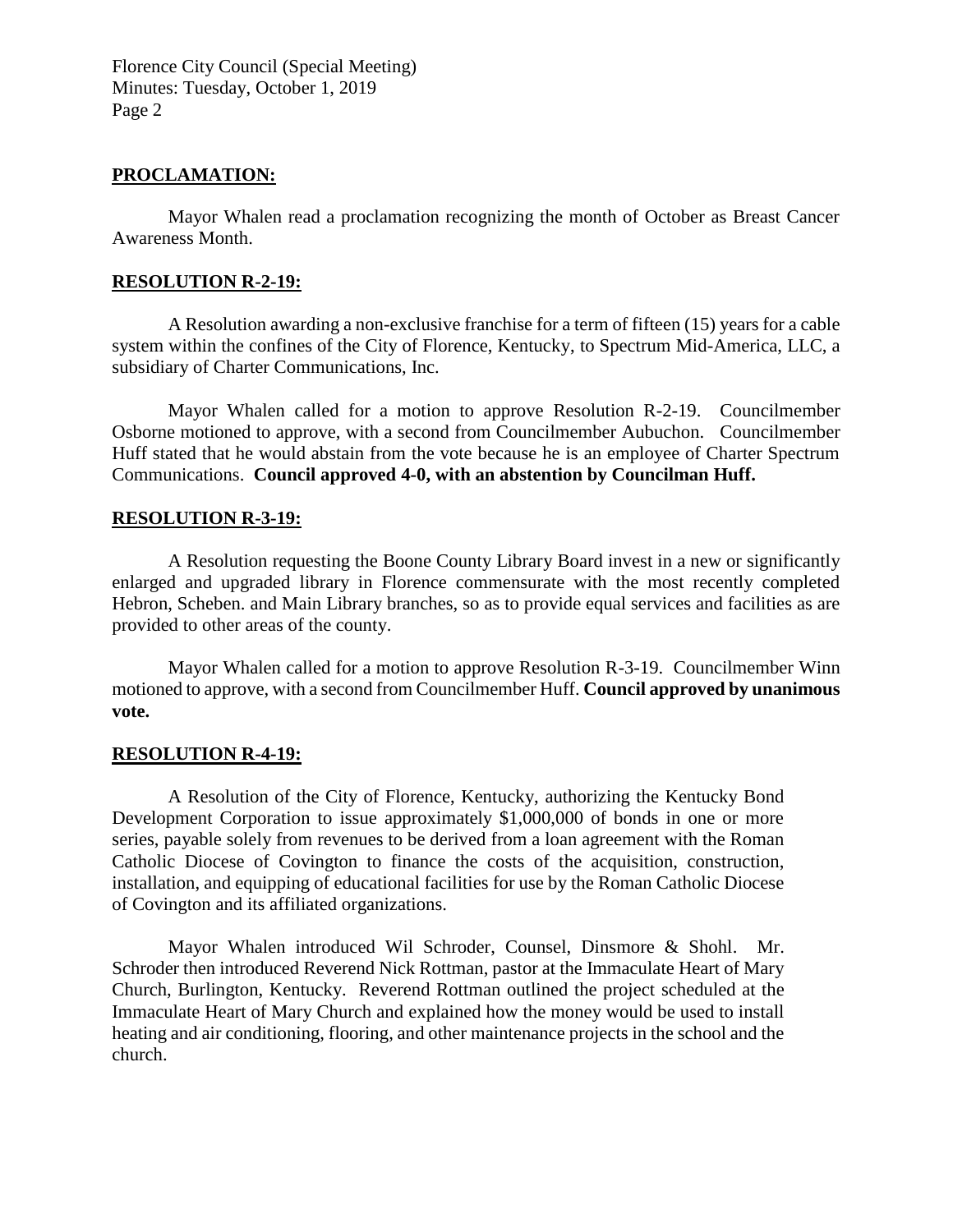Florence City Council (Special Meeting) Minutes: Tuesday, October 1, 2019 Page 3

Mayor Whalen stated that the City of Florence is a member of the Kentucky Bond Development Association and the city entered into an interlocal agreement in September, 2014. This is a request to act as a bonding agent with no obligation to pay the bonds. Because the City of Florence is the closest in proximity to Immaculate Heart of Mary Church in Burlington, Kentucky, the Kentucky League of Cities approached Florence to serve as the bonding agent. This does not factor against the city's bonding capacity and requires no expenditures of city funds.

Mayor Whalen called for a roll call vote on Resolution R-4-19. Councilmember Carroll, **No**; Councilmember Winn, **Yes**; Councilmember Huff, **Yes**; Councilmember Aubuchon, **No**; Councilmember Osborne, **Yes**. **Roll call recognized three yes votes and two no votes, approving Resolution R-4-19**.

### **ORDINANCE O-17-19:**

An Ordinance amending Ordinance No. O-28-14 relating to times and places for regular meetings of the city Council and the Planning and Zoning committee to change the date of the regular meeting of the Planning and Zoning Committee.

Mayor Whalen called for a motion to approve first reading of Ordinance O-17-19. Councilmember Carroll motioned to approve, with a second from Councilmember Aubuchon. **Council approved by unanimous vote.**

#### **ORDINANCE O-18-19:**

An Ordinance adopting and approving a change in concept development plan in a commercial two/planned development/Houston-Donaldson study corridor overlay (C-2/PD/HDO) zone for a 14.85 acre site located at 4949 Houston Road, Florence, Kentucky (Sam's Club) to allow a gasoline fueling station and for modifications to an existing retail building.

Mayor Whalen called for a motion to approve first reading of Ordinance O-18-19. Councilmember Winn motioned to approve, with a second from Councilmember Aubuchon. **Council approved by unanimous vote.**

# **EXECUTIVE SESSION:**

Mayor Whalen called for a motion to go into Executive Session pursuant to KRS 61.810 (1) (b): "Acquisition/sale of real property where publicity would be likely to affect the value of property to be acquired for public use or to be sold by the city."

Councilmember Huff so moved with a second from Councilmember Osborne and **unanimous approval of Council, the time being 6:49 p.m.** After executive session, members will reconvene at 7:00 p.m. to address an occupational license denial appeal hearing.